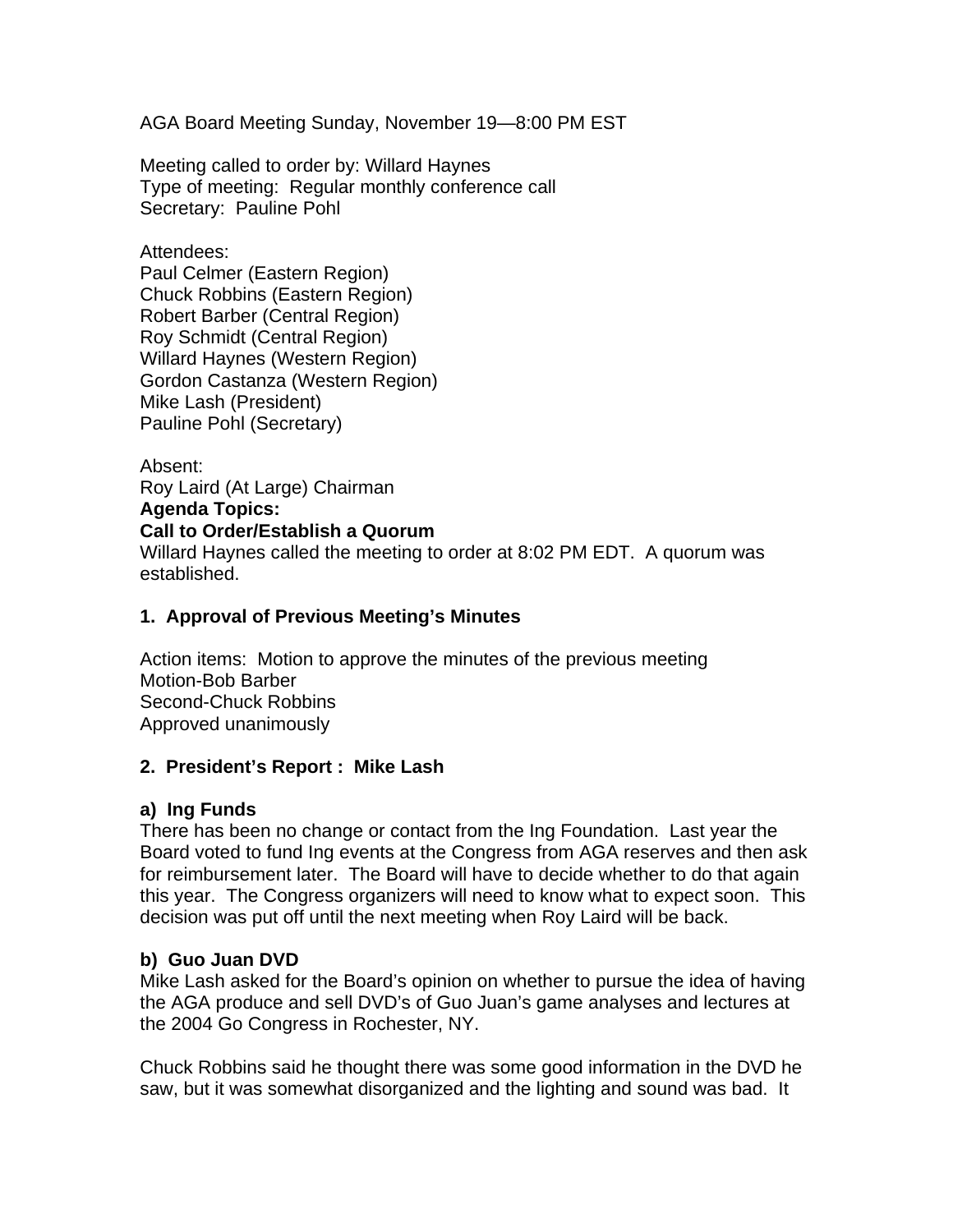could be sold for a small amount of money, or possibly used as a giveaway as an incentive for new AGA members.

Bob Barber said he studies Guo Juan lectures on line for 1 Euro each. Those lessons are better produced than the DVD he saw, and the price is better than what has been proposed. He wouldn't recommend producing the DVD.

Bob Barber said he is against selling the DVD.

Willard Haynes has misgivings about selling the DVD.

Mike Lash asked if he should continue pursuing the idea.

Willard made a motion to vote on whether to pursue the project.

Roy Schmidt seconded the motion.

Chuck Robbins said he would abstain from voting because he has a conflict of interest because he sells similar items through Slate and Shell. Bob Barber voted no. Willard Haynes voted no. Gordon Castanza voted no. Roy Schmidt voted no. Paul Celmer voted to continue pursuing the idea. There were four votes against pursuing the DVD, one in favor and one abstention. Mike Lash will not continue working on this project.

Mike Lash said maybe we can do a similar project in the future with more planning and better production values.

Chuck Robbins suggested trying to get some of her internet lessons in large quantities at a discount to offer as incentives to get new AGA members in the future.

### **c) Summer Go Camps**

Mike Lash got the spreadsheets from both Summer Go Camps. The West Coast Camp lost \$4600, and the East Coast Camp lost \$3400, making the total deficit \$8000. The AGF had previously committed up to \$7000 for scholarships and professional fees. Only \$5000 of the deficits fall into those two categories, but Terry Benson said he would probably pay the full \$7000 and the AGA will pay for \$1000 of the losses. Terry Benson warned that in the future, the AGF will only pay scholarships and professional fees. Operating expenses will have to be covered by camp fees or by the AGA. The AGF has budgeted \$9000 for the 2006 Summer Go Camps, with \$6400 to go toward scholarships for the 16 finalists of the Youth Go Championship. That leaves only \$2600 for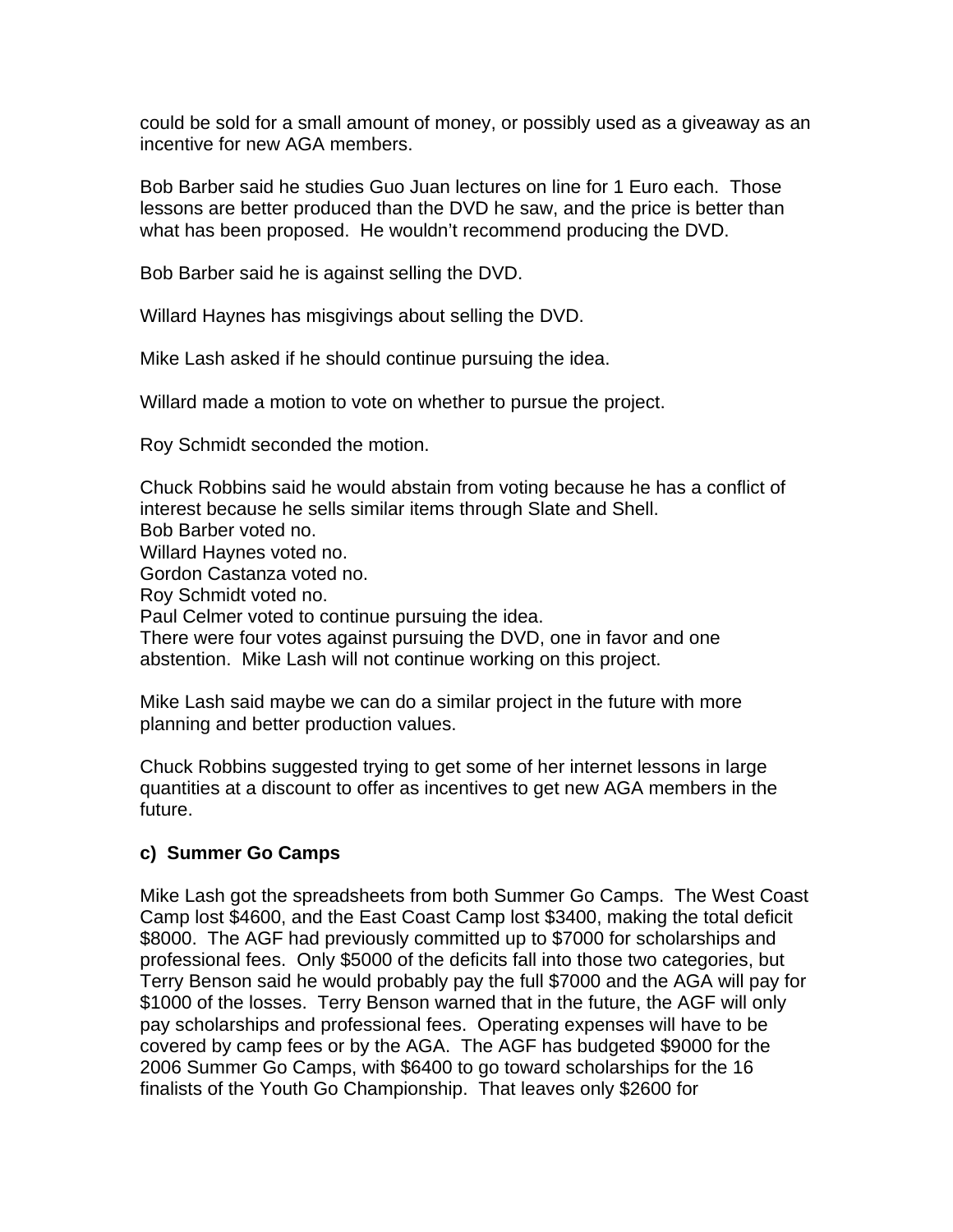professional's fees. In the future the AGA might want to add a line item in the budget to support the Youth Summer Go Camp.

### **d) National Youth Go Tournament**

Mike Lash reported that there are six venues set up for the Youth Tournament and one venue almost firm. They are: Seattle/Tacoma, San Francisco, Chicago, Philadelphia, Denver, and North Jersey, with Orange County/Los Angeles almost firm.

# **3. Rank Certification Proposal**

This is Roy Laird's issue, so this discussion was postponed until the next meeting when he will be present.

# **4. AGF Analysis of AGA-AGF Equipment Expenses**

Terry Benson, of the American Go Foundation has the records, and hasn't delivered them yet, so this item was tabled until next meeting.

# **5. Complimentary Membership for Professional Players**

The last draft of this proposal had three categories of free memberships:

1) Professionals living in the U.S. with a Visa

2) U.S./Canadian/Mexican citizens that hold professional certification

3) Those deemed deserving of complimentary membership through service to the AGA (not necessarily professional)

There was discussion as to the motivations for offering complimentary memberships. Bob Barber said it's to give a compliment to somebody for helping the AGA. Roy Schmidt said we are trying to build bridges to reach out to the professionals.

Bob Barber suggested we shouldn't vote on this until Roy Laird is back. Willard Haynes asked if Bob Barber wants to table the discussion for now. Bob Barber said yes, Roy Schmidt seconded and all agreed.

# **6. New Treasurer**

Mike Lash said there's no news on this front. He's still interested in getting Adam Bridges to do it. Paul Celmer said he would ask Adam to contact Mike Lash if he's interested in being AGA Treasurer.

# **7. Selection Procedure for International Representatives**

Mike Lash asked if everyone had seen the latest proposal. Roy Schmidt said he had suggested some minor changes in terminology.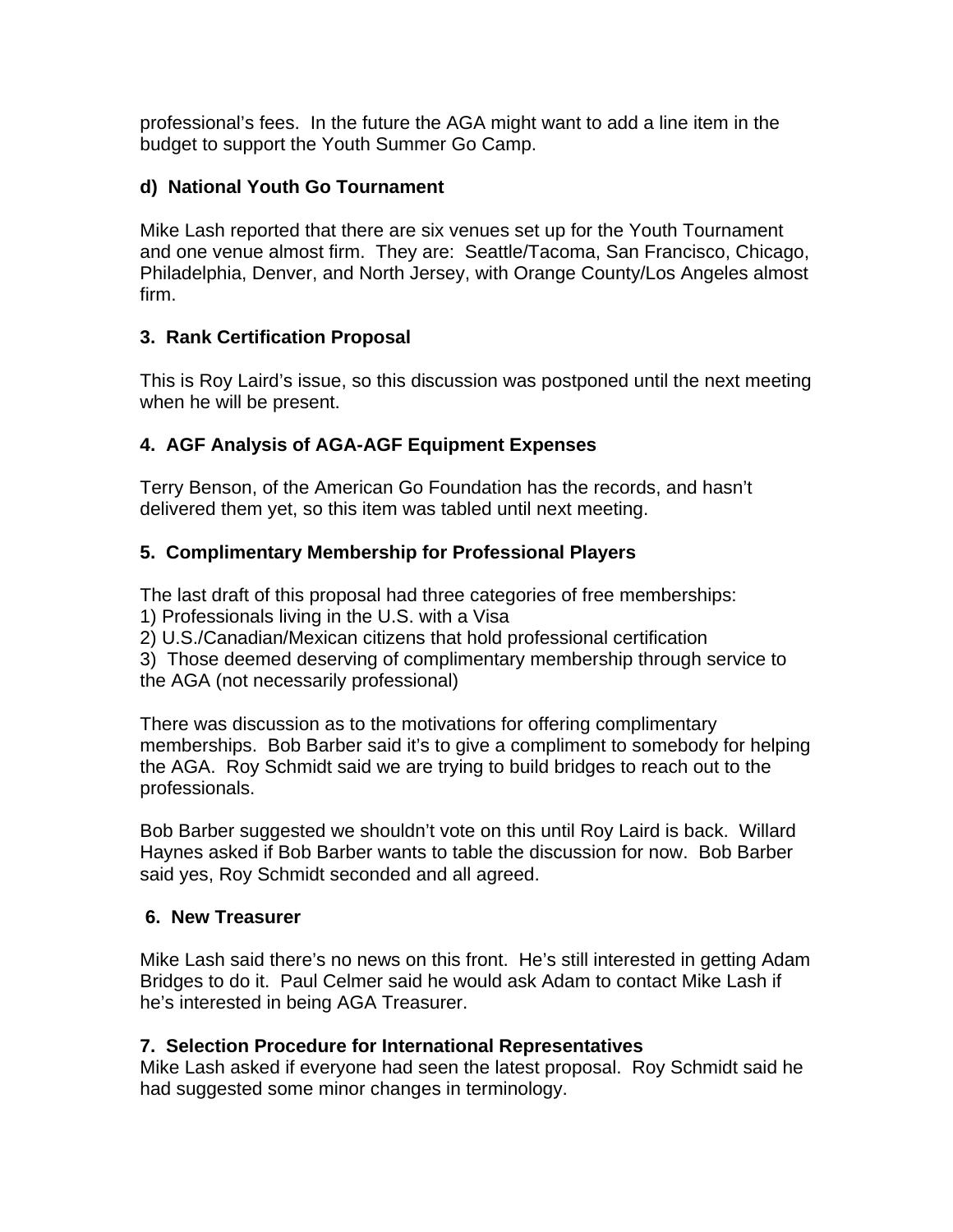Chuck Robbins suggested adding an amendment to allow players to have either 10 even games with 6-Dan and above or 6 even games with players 6-Dan and above and 8 handicap games. He said this would encourage more strong players to attend local tournaments.

Roy Schmidt moved that we amend Allan's proposal of October 19, 2006 with Roy's typographical comments. Chuck Robbins seconded the motion and it was approved unanimously.

Gordon Castanza proposed an amendment to allow the President to use discretion when possible and send a weaker player to represent the U.S. in international tournaments. It was not seconded.

Willard Haynes asked Chuck Robbins if he wanted to formally propose his amendment to be more flexible on the 10 even game requirement for strong players. He said he would not ask for a vote now, but would ask Allan Abramson to consider it later.

Gordon Castanza moved to approve the selection procedures in the memo dated October 19, 2006 as amended with Roy Schmidt's edits. Willard Haynes seconded the motion. The motion was unanimously approved.

### **8. New Business**

### **a) Nakayama Award**

Bob Barber proposed that we give the Nakayama award to (name withheld) in 2007. He suggested that we approach Jeff Shaevel to make five or six awards now for efficiency to be awarded in future years.

Paul Celmer seconded the motion. All were in favor except for Chuck Robbins. The motion passed. Bob Barber will talk to Jeff Shaevel and get a cost estimate. He'll report back next month.

### **b) Time limits for AGA-rated, sudden death games**

Chuck Robbins said there are two different minimum time limits published for AGA-rated sudden death games. The Tournament Directors' Guide says 45 minutes and the web site says 50 minutes. Bob Barber suggested this was a technical issue better decided by a tournament committee. Chuck Robbins said he agrees, but would like a number to use until an official decision is made. He thinks the tournament directors' guide is more official.

Chuck Robbins moved that the document that will control tournament procedures and rules is officially the tournament guide. Bob Barber seconded the motion. Willard Haynes asked if there was any discussion. There wasn't. The motion was approved unanimously.